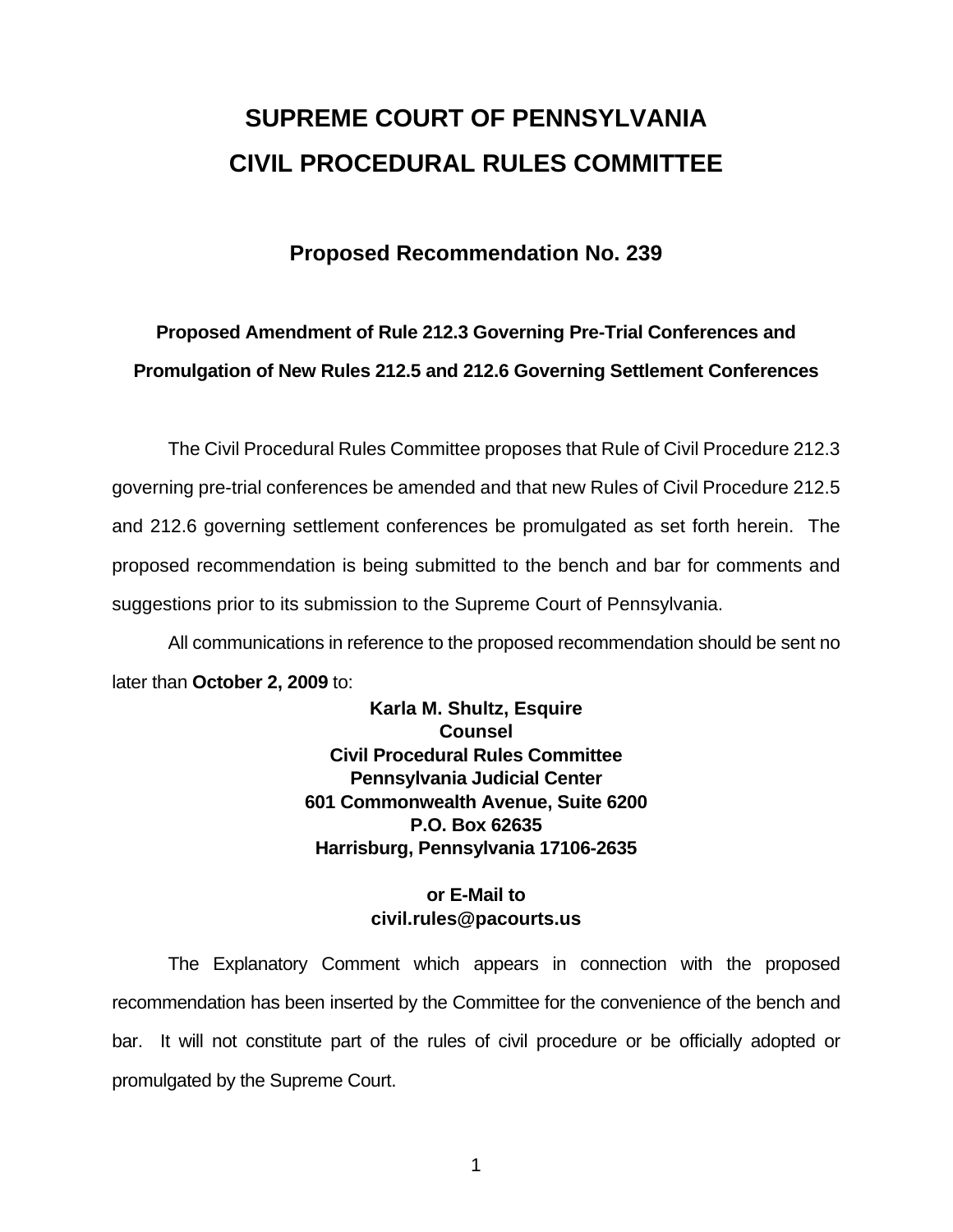#### **Rule 212.3. Pre-Trial Conference**

(a) In any action at any time the court, **[**of its own motion**]** sua sponte or on motion of any party, may direct the attorneys for the parties or any unrepresented party to appear for a conference to consider:

(1) The simplification of the issues;

(2) [The necessity or desirability of amendments to the pleadings] The entry of a scheduling order;

(3) The possibility of obtaining admissions of fact and of documents which will avoid unnecessary proof;

(4) The limitation of the number of expert witnesses;

(5) [The advisability of a preliminary reference of issues to a master for findings to be used as evidence when the trial is to be by jury] Settlement and/or mediation of the case;

> Note: See Rule 212.5 for procedures governing a settlement conference.

(6) Such other matters as may aid in the disposition of the action.

(b) A court may require, pursuant to a court order, various parties to be present, including an insurance or similar representative, who has complete authority to negotiate and settle the case, to attend the pre-trial conference.

 (c) In the absence of a court order, at any pre-trial conference held after the filing of the pre-trial statements and that will involve settlement discussions:

(1) prior to the conference date, the attorneys for the parties, or the parties if unrepresented, shall engage in good faith efforts to resolve the case;

(2) an attorney who will be trying the case, or another attorney who has sufficient knowledge of the claims asserted, defenses presented, relief sought and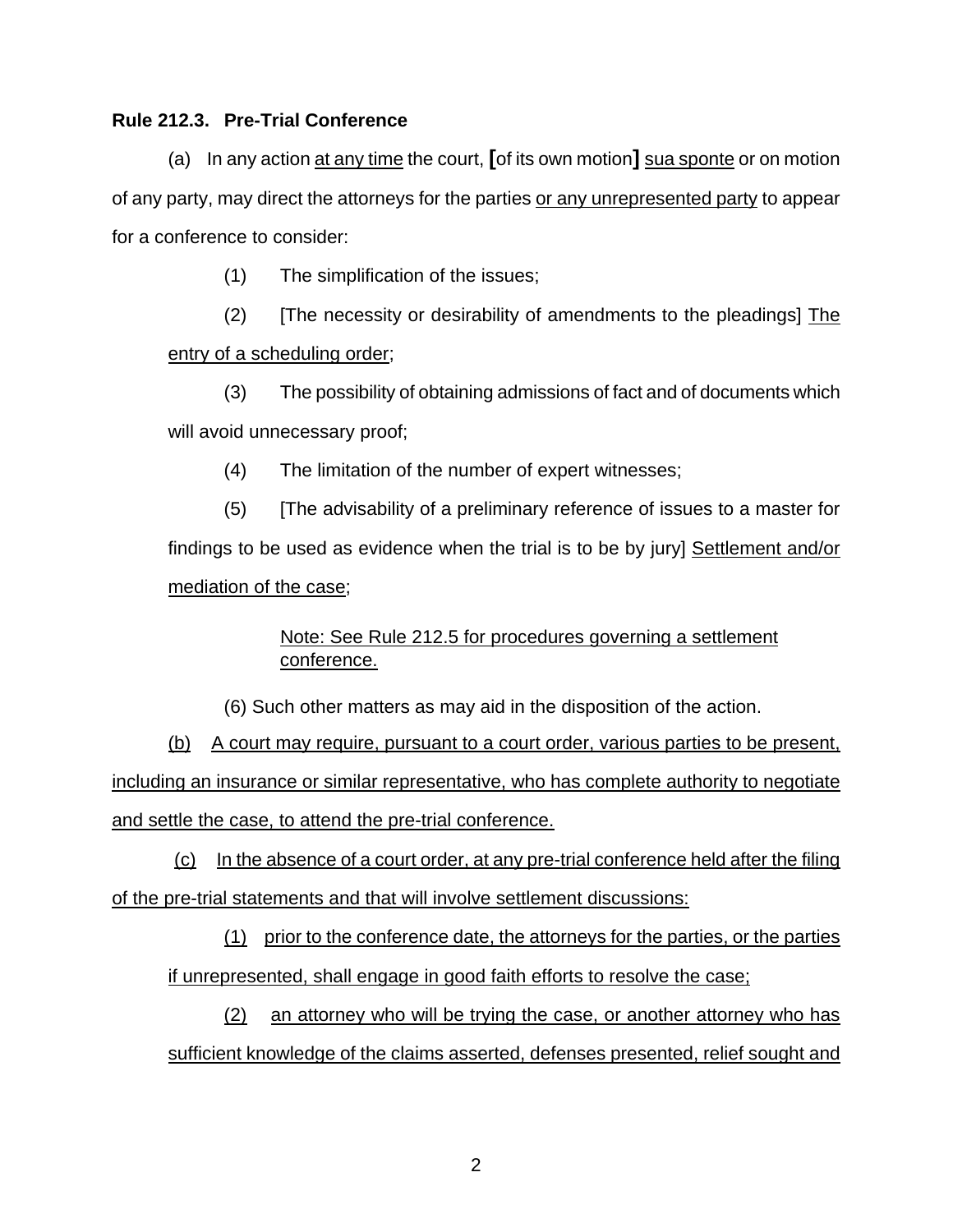legal issues raised, and has the authority to act on behalf of the client shall attend the pre-trial conference; and

(3) an insurance or similar representative, who has complete authority to negotiate and settle the case, must either attend the pre-trial conference or be promptly available by telephone.

 [(b)] (d) The court may make an order reciting the action taken at the conference, [the amendments allowed to the pleadings, and] the agreements made by the parties as to any of the matters considered and limiting the issues for trial to those not disposed of by admissions or agreements of the attorneys. Such order when entered shall control the subsequent course of the action unless modified at the trial to prevent manifest injustice.

 $[(c)]$  (e) The court may establish by rule a pre-trial list on which actions may be placed for consideration as above provided, and may either confine the list to jury actions or to non-jury actions, or extend it to all actions.

3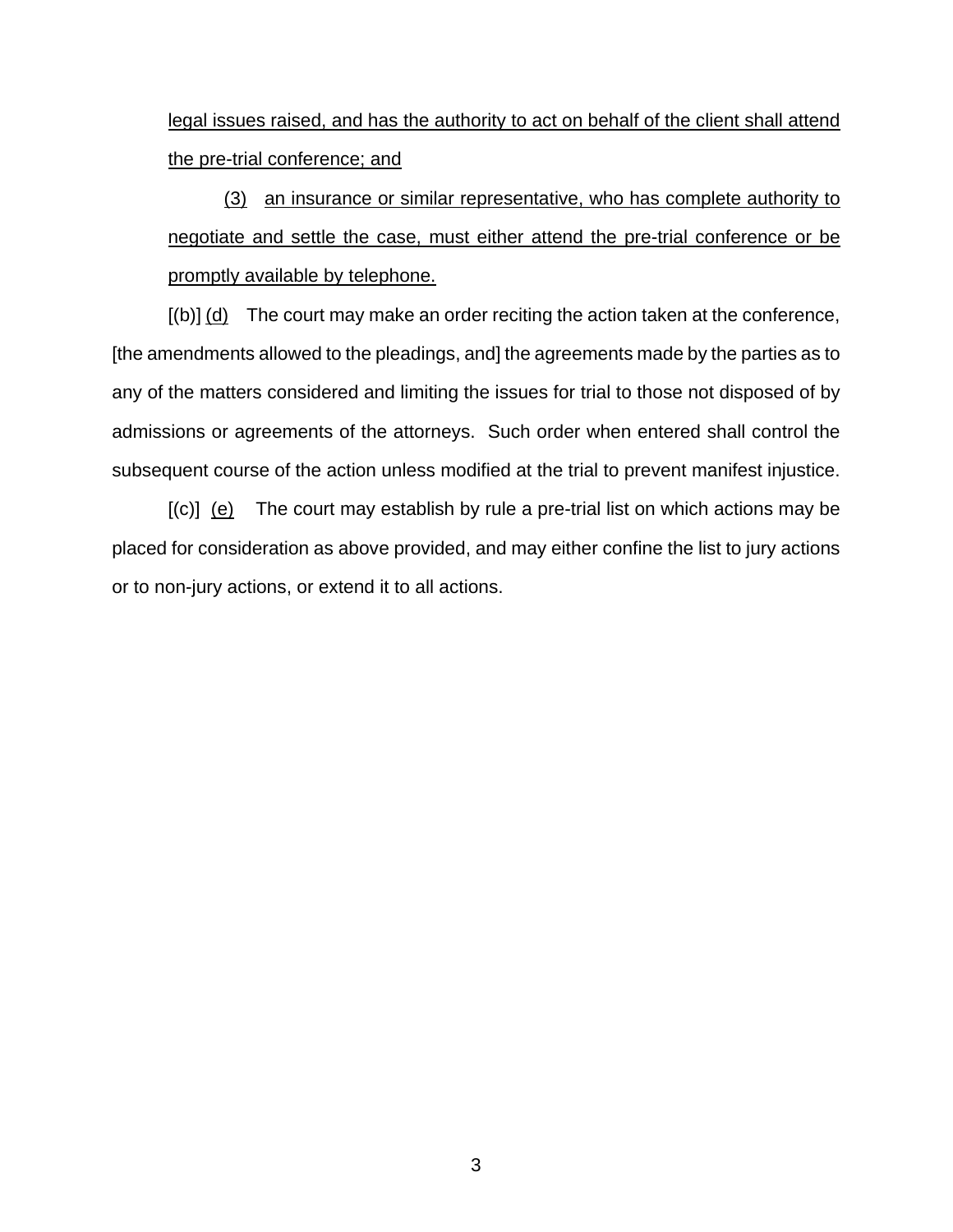#### **212.5. Settlement Conference (NEW)**

(a) At any time, the court, sua sponte or on motion of any party, may enter an order in the form provided in Rule 212.6 scheduling a settlement conference, the purpose of which is to resolve the litigation. Prior to the conference date, the attorneys for the parties, or the parties if unrepresented, shall engage in good faith efforts to resolve the case.

(b) At a settlement conference scheduled pursuant to this rule,

 (1) an attorney who will be trying the case, or another attorney who has sufficient knowledge of the claims asserted, defenses presented, relief sought and legal issues raised, and has the authority to act on behalf of the client shall attend the settlement conference;

(2) an insurance or similar representative, who has complete authority to negotiate and settle the case must be present at the conference, unless the court permits the representative to ensure that he or she will be available by telephone; and

(3) the court shall have discretion to order the attendance of other individuals as reasonably necessary to accomplish resolution of the case.

Note: Rule 212.3 governs a pre-trial conference which includes consideration of matters relating to the trial of a case. A settlement conference pursuant to this rule considers only the settlement of litigation.

4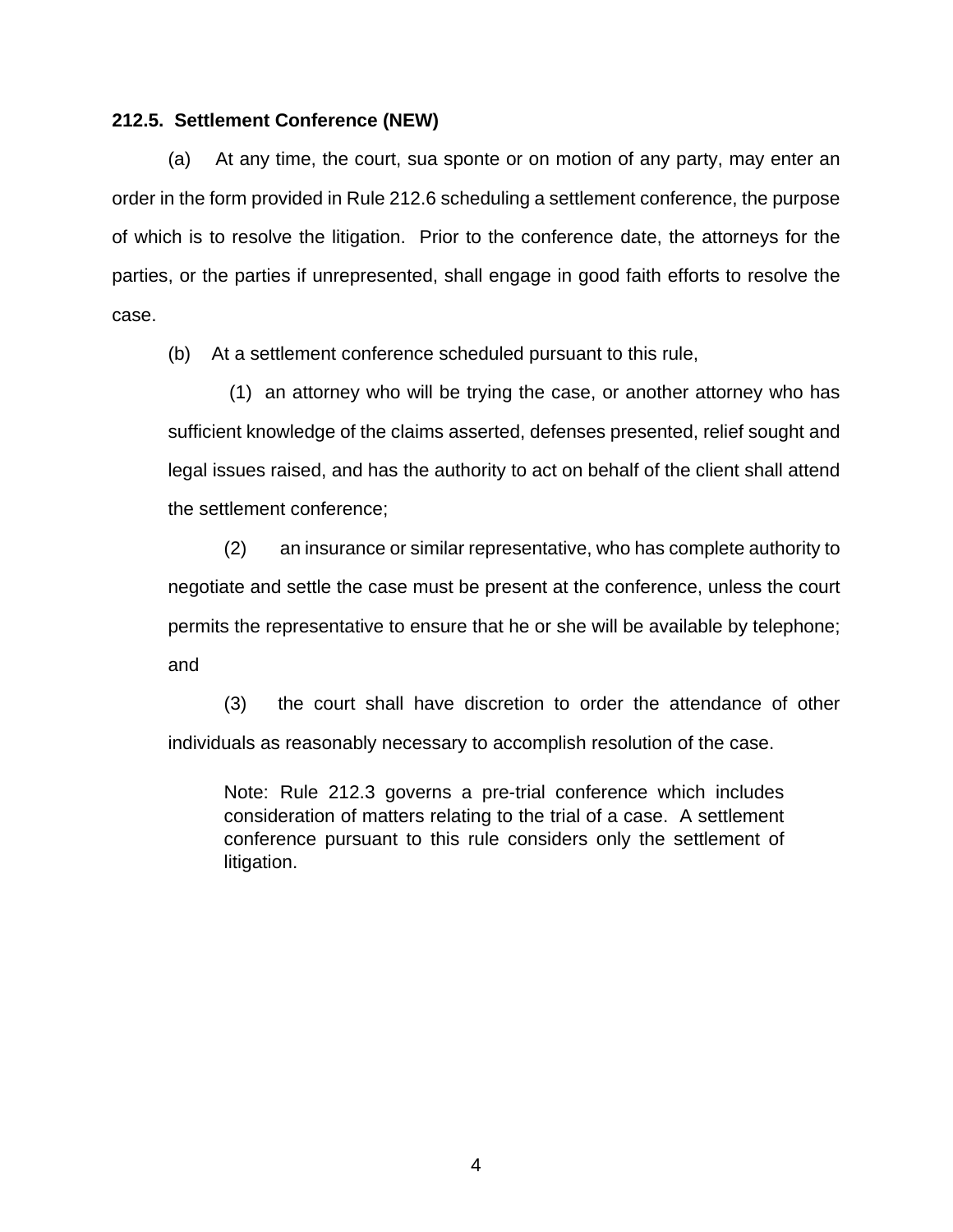## **Rule 212.6 Settlement Conference. Form of Order (NEW)**

An order scheduling a settlement conference pursuant to Rule 212.5 shall be substantially in the following form:

(Caption)

# **Scheduling Order for Rule 212.5 Settlement Conference**

For the above-captioned case, a settlement conference pursuant to Rule 212.5 has

been scheduled before \_\_\_\_\_\_\_\_\_\_\_\_\_\_\_\_\_\_\_\_\_\_at \_\_\_\_\_\_\_\_\_\_\_\_\_\_\_\_\_\_\_\_\_\_\_ (name of judge) Courthouse at \_\_\_\_\_\_\_\_\_\_\_\_\_\_\_\_o'clock. All parties shall be in compliance with the requirements of Rule 212.5(b).

 $\overline{\phantom{a}}$  , and the contract of the contract of the contract of the contract of the contract of the contract of the contract of the contract of the contract of the contract of the contract of the contract of the contrac

J.